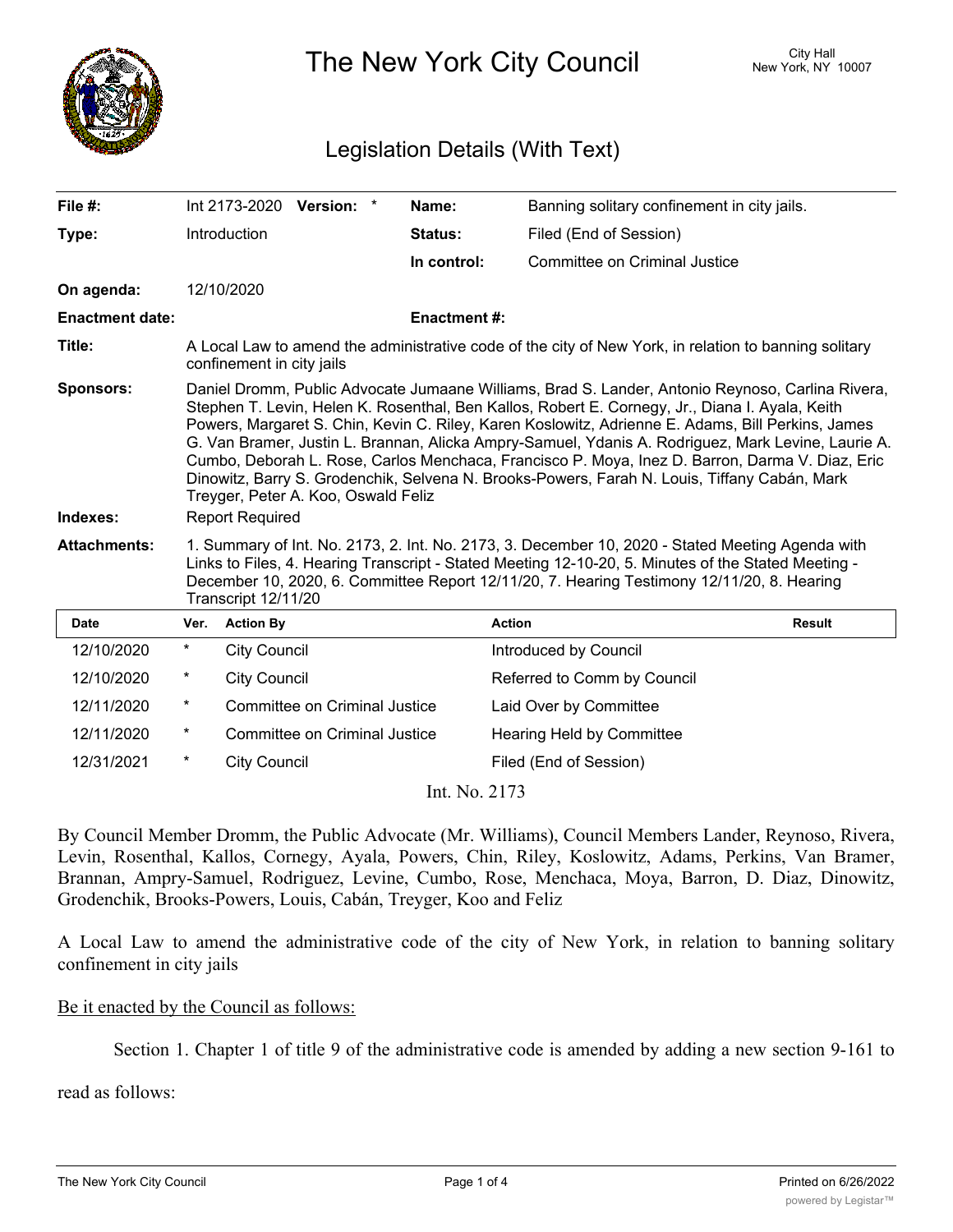§ 9-161 Solitary confinement. a. Definitions. For the purposes of this section, the following terms have the following meanings:

Emergency lock-in. The term "emergency lock-in" means a department-wide emergency lock-in, a facility emergency lock-in, a housing area emergency lock-in or a partial facility emergency lock-in as defined in section 9-155.

Restrictive housing. The term "restrictive housing" means any housing area that separates incarcerated persons from the general jail population due to a heightened threat to the safety and security of staff and other incarcerated persons.

Solitary confinement. The term "solitary confinement" means any instance in which a person is locked in a cell in isolation as punishment for a violent offense.

b. Ban on solitary confinement. No incarcerated individual shall be placed in solitary confinement unless such confinement is necessary to de-escalate immediate conflict, in which case an incarcerated individual may be placed in such confinement for no longer than four hours immediately following such conflict.

c. Reporting on solitary confinement. For each instance an incarcerated person is placed in solitary confinement, the department shall prepare an incident report that includes a detailed description of why isolation was necessary to de-escalate immediate conflict and the length of time the incarcerated individual was placed in solitary confinement. Within 15 days of the end of each quarter of the fiscal year, the department shall provide the council and the board of correction all such reports and post all such reports on the department's website with any identifying information redacted.

d. Restrictive housing.

1. No incarcerated individual shall be placed in restrictive housing until a hearing on such placement is held pursuant to the rules of the board of correction. Incarcerated individuals shall have the right to be represented by legal counsel for such hearings, which shall be provided by the department if such individual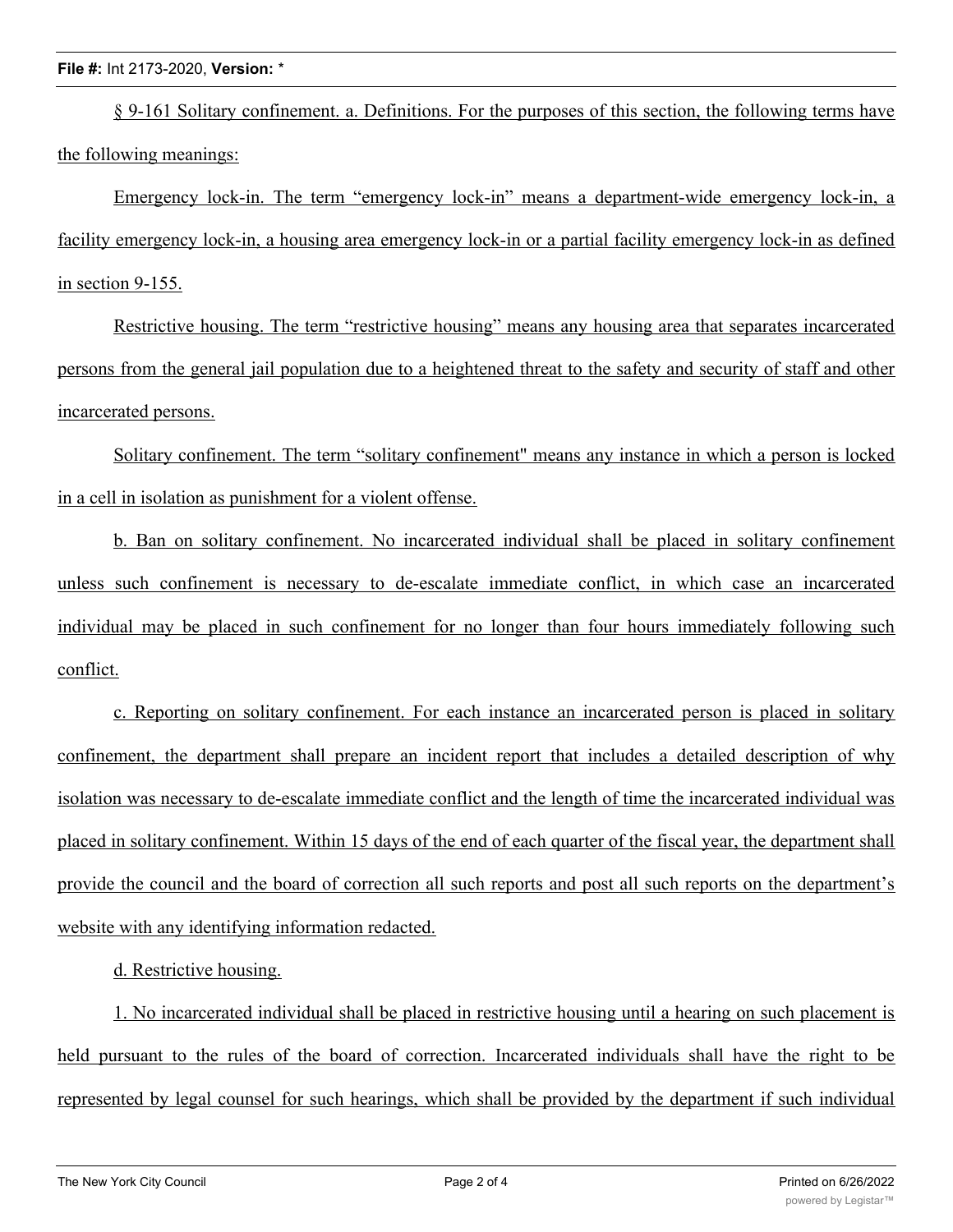## **File #:** Int 2173-2020, **Version:** \*

does not have their own counsel. Such legal counsel shall be provided adequate time to prepare for such hearings.

2. No incarcerated individual shall be placed in restrictive housing for longer than four months in any 12 month period.

3. The placement of an incarcerated individual in restrictive housing shall be reviewed every 15 days to determine whether the incarcerated person continues to present a significant threat to the safety and security of the facility if housed outside restrictive housing.

4. Individuals placed in restrictive housing shall have comparable interaction with other individuals and comparable amenities to those housed outside restrictive housing.

5. The department shall utilize programming that addresses the unique needs of those in restrictive housing, and staff in restrictive housing units shall be trained in de-escalation techniques, conflict resolution, the use of force, and related topics to address the unique needs of those in restrictive housing units.

6. Positive incentives shall be used to encourage good behavior in restrictive housing units, and disciplinary sanctions shall be used as little as is feasible.

e. Out-of-cell time.

1. All incarcerated individuals shall have access to at least 14 hours of time outside of their cells every day, except for incarcerated individuals placed in solitary confinement pursuant to subdivision b of this section, and except that individuals placed in restrictive housing pursuant to subdivision d of this section shall have access to at least 10 hours of time outside of their cells.

2. No incarcerated individual shall be placed in restraints during out-of-cell time unless an individualized determination is made that restraints are necessary to prevent an immediate risk of self-injury or injury to other incarcerated persons or staff, and in such instances the least restrictive form of restraints shall be used for no longer than necessary to abate such imminent harm.

3. Incarcerated individuals may congregate with others and move about their housing area freely during